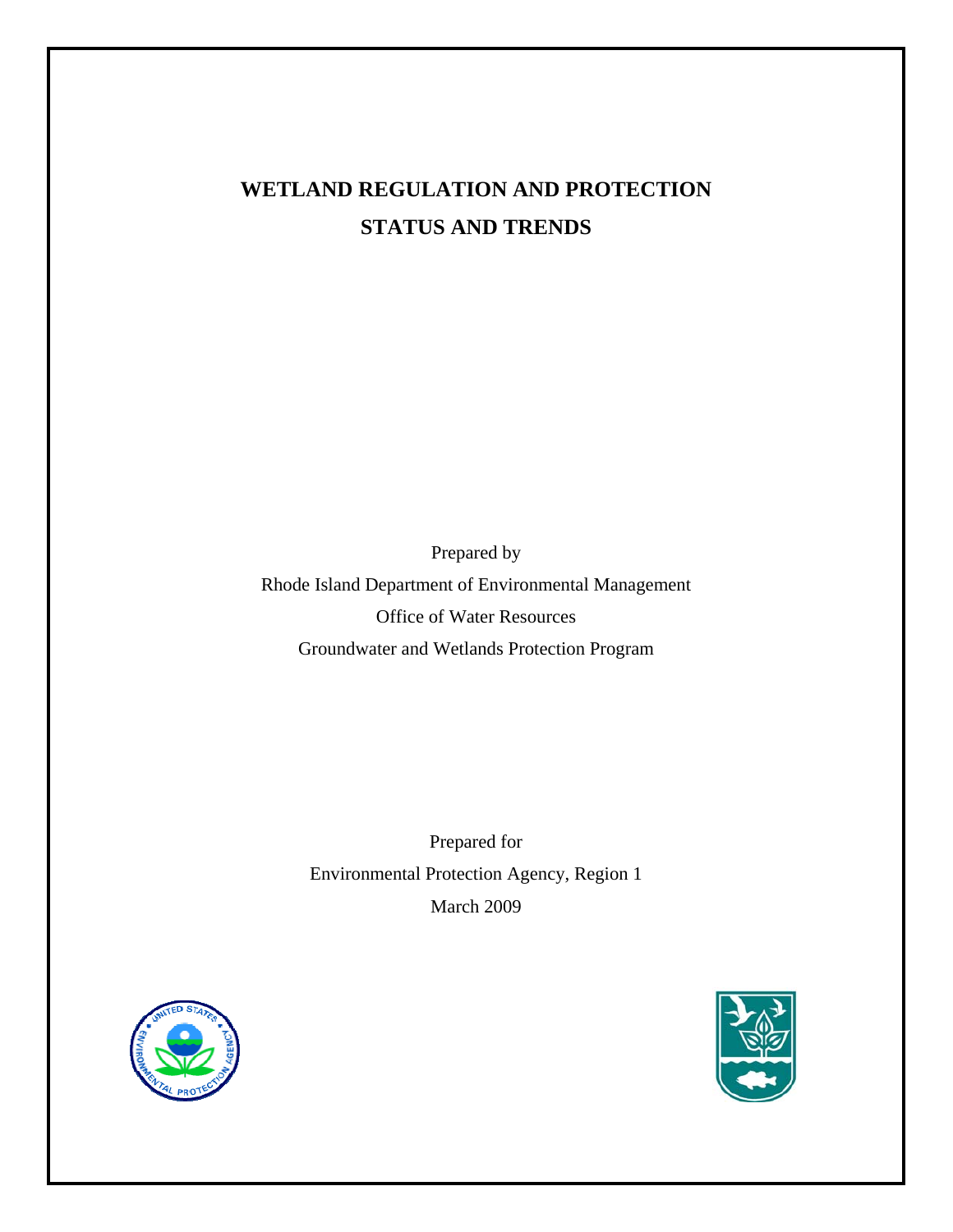## **TABLE OF CONTENTS**

## Tables

| 3. Losses and gains of freshwater wetlands in the vicinity of the coast permitted by CRMC      |  |
|------------------------------------------------------------------------------------------------|--|
| 4. Freshwater wetland complaints and enforcement actions by DEM in 2006 and 2007               |  |
|                                                                                                |  |
| 6. Development and implementation of rapid conditional assessment in RI 10                     |  |
|                                                                                                |  |
| 8. Protecting vernal pools: Mapping and linkages in the Wood-Pawcatuck River watershed,        |  |
|                                                                                                |  |
| 9. River and fish restoration projects that have been presented to the Team for preapplication |  |
|                                                                                                |  |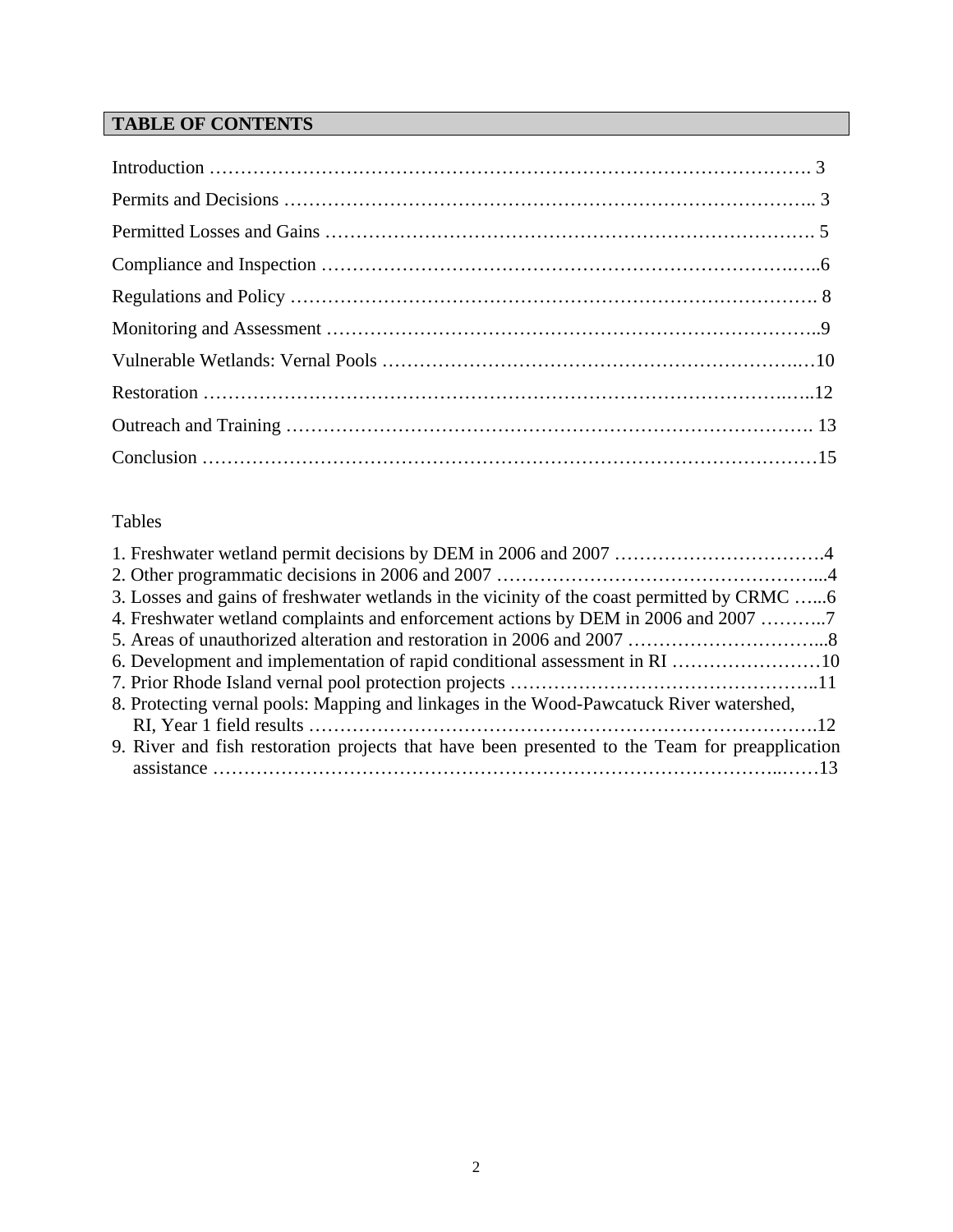## **INTRODUCTION**

The Rhode Island Department of Environmental Management (DEM) supported by the Environmental Protection Agency (EPA) continued to administer and enforce wetland laws, promulgated and implemented revised regulations, and undertook or completed grant-funded projects intended to build the wetland program in core areas with the assistance of the University of Rhode Island (URI), the New England Interstate Water Pollution Control Commission (NEIWPCC), the Rhode Island Natural History Survey (RINHS) and others . Work undertaken by other DEM offices, and by Federal, state, and local organizations, including the U.S. Army Corps of Engineers and Coastal Resources Management Council (CRMC), all contribute to ensure protection of freshwater and coastal wetlands in Rhode Island.

Vegetated freshwater wetlands and small open water bodies cover approximately 16 percent of the state's surface area (NEIWPCC and DEM 2006; Miller and Golet 2001) and are essential to healthy watersheds. Widely dispersed across the landscape and varying in size and type, wetlands provide many important benefits and services: fish and wildlife habitat, floodwater storage and protection, groundwater recharge, water quality protection and improvement, and recreational opportunities. Many rare native plants and animals in Rhode Island depend on wetlands for survival, such as the yellow lady slipper, American bittern, and the leopard frog.

This report summarizes data on freshwater wetland permits and decisions, associated losses and gains during 2006 and 2007, and the status of program development projects through 2008. Overall, it reveals that while state regulatory programs are effective at limiting the authorized physical loss of wetlands, wetland managers are confronted with challenges in protecting the functions and values of wetlands from the cumulative impacts of land development and from unauthorized losses. In addition, we face obstacles due to the State fiscal constraints.

## **PERMITS AND DECISIONS**

DEM and CRMC regulate activities in and near freshwater wetlands within their respective areas of jurisdiction. Over 90 percent of all the wetland permits granted by the DEM Wetland Program in 2006 and 2007 (300 and 237, respectively) were for projects proposing insignificant alterations to wetlands (Table 1). A total of 32 permits to alter wetlands and nine emergency alteration permits were granted during this period. Twenty *Applications to Alter Freshwater Wetlands* were denied in 2006 and 2007, and 17 applications that were initially denied permits were settled through negotiations with applicants post denial.

In prior status and trends reports (1999, 2002, 2004, and 2007), data regarding the numbers of permits granted per project type were presented and discussed to identify projects and activities that may threaten Rhode Island's freshwater wetlands. The data consistently illustrated that the majority of new permits issued were for residential development (new lots, modifications to already developed lots, residential subdivisions, and apartments or condominiums). In the fiveyear period from 2001 through 2005 there were 638 permits granted for individual residential lots alone, which is 38 percent of the total wetland permits granted by the DEM Wetlands Program (DEM OWR 2007). The data for project types is not included in this report, as Rhode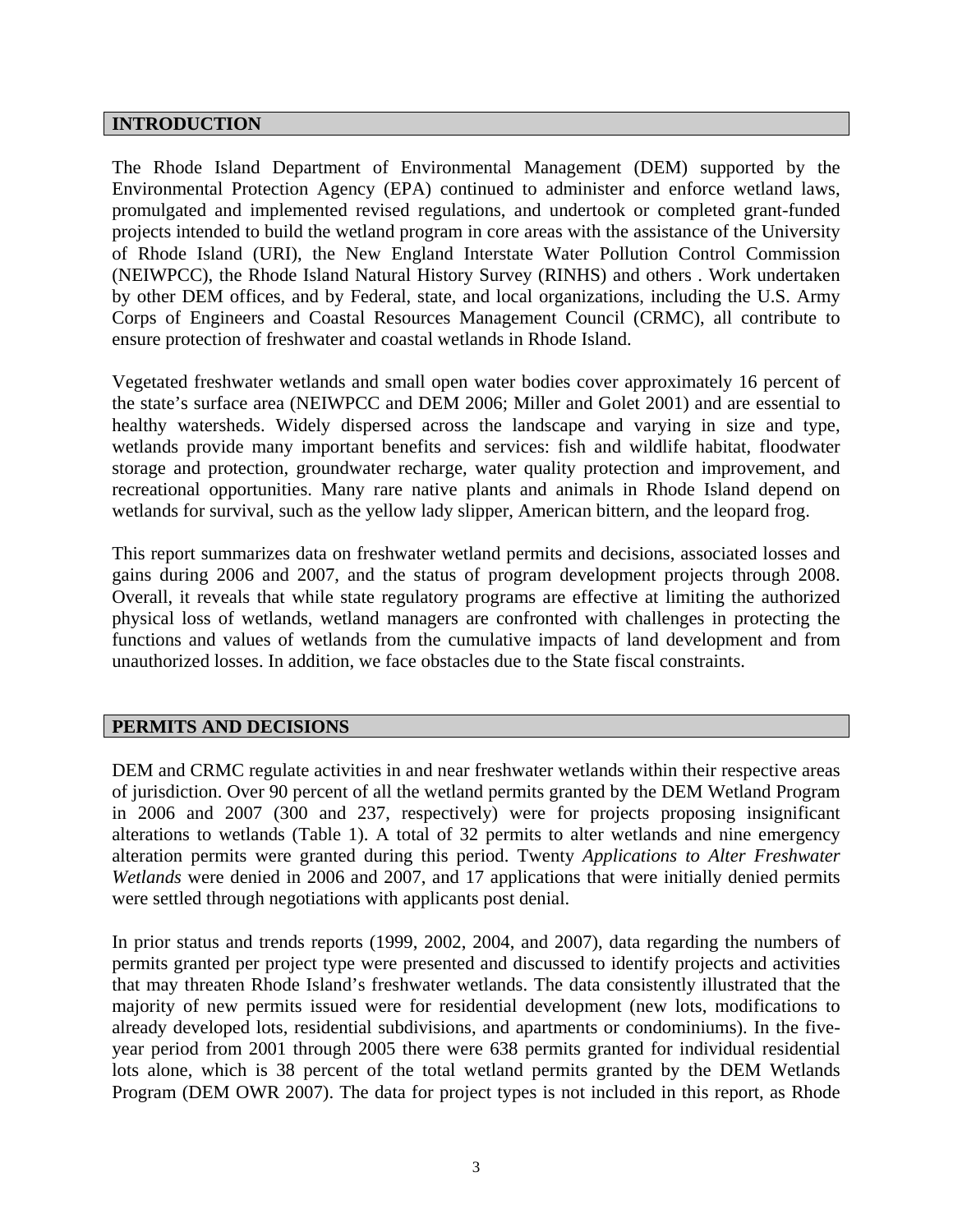Island is beginning to implement wetland conditional assessment via development of a rapid stressor assessment approach on a watershed basis.

| Table 1. Freshwater wetlands permit decisions by DEM in 2006 and 2007 (DEM WPP 2008, |      |                |
|--------------------------------------------------------------------------------------|------|----------------|
| Foxpro 2009).                                                                        |      |                |
| Permit Types                                                                         | 2006 | 2007           |
| Insignificant alterations                                                            | 300  | 237            |
| Permits to alter                                                                     | 13   | 19             |
| Permit settlements                                                                   |      | 9              |
| <b>Emergency permits</b>                                                             |      | $\overline{A}$ |
| Total permits granted                                                                | 325  | 263            |
| Total permits denied                                                                 | 10   | 10             |

Rhode Island construction, including residential, slowed during the reporting period with the number of single family building permits declining nine percent in 2006 and 2007 (J. Kostrzewa, Providence Journal, 2/19/08, citing the RI Builder's Association). The building slowdown was also reflected in the number of wetland permits granted which were 100 fewer in 2006 and 2007 than in 2004 and 2005 (DEM OWR 2007).

In addition to the issuance of permits, the DEM Wetlands Program completed other decisions in response to applications including determinations of whether regulated wetlands were present, identification of the types of wetlands, and confirmation that wetland edges delineated by applicants were accurate (Table 2). All of these decisions provide a service to builders, municipal officials, and property owners who wish to develop their land while ensuring that wetlands are protected.

| Table 2. Other programmatic decisions in 2006 and 2007 (DEM WPP 2008). |      |      |
|------------------------------------------------------------------------|------|------|
| Decisions                                                              | 2006 | 2007 |
| Determined wetland presence and type, or verified                      | 73   | 81   |
| wetland edges                                                          |      |      |
| Renewed, modified, or transferred permits or decided                   | 141  | 94   |
| permits were not eligible for renewal or modification.                 |      |      |
| Found that proposed projects were significant alterations              | 44   | 24   |
| Found that proposed projects were not under                            | 83   | 66   |
| jurisdiction, or that there were no wetlands present                   |      |      |
| NEW: Request for regulatory applicability (effective $\vert 0 \rangle$ |      | 25   |
| 06/01/07                                                               |      |      |
| Total non-permit decisions                                             | 341  | 290  |

The Request for Regulatory Applicability is a new application type introduced in June 2007 to facilitate an applicant's receiving a decision from the DEM regarding the applicability of the rules to a proposed project (Rule 8.04). Excluding this application type, total applications received in the four primary categories (Determinations of Presence, Edge Verifications, Preliminary Determinations, and Applications to Alter) declined 22 percent from 2005 to 2007 (R.Chateauneuf, pers.comm. Oct. 2008).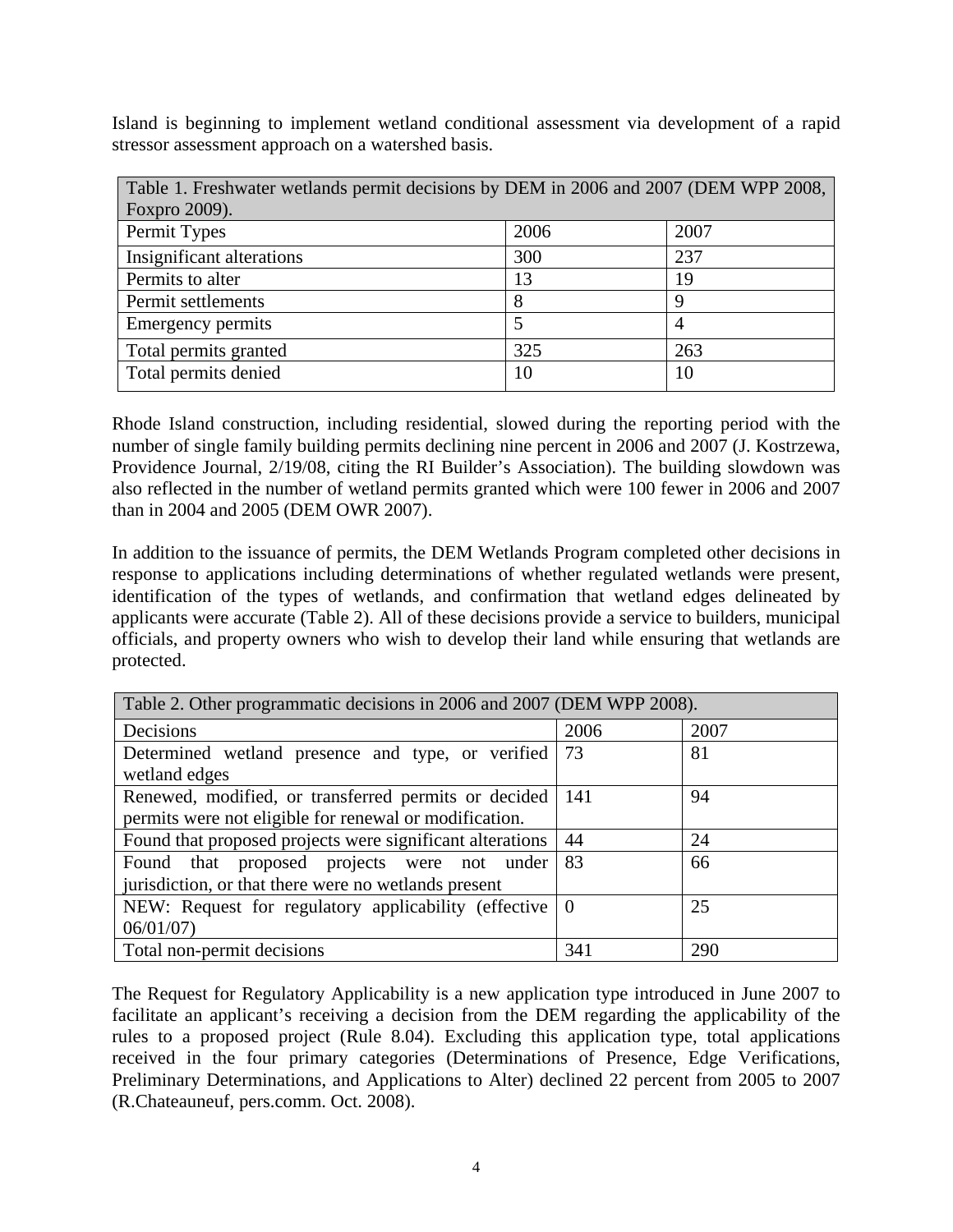Once permits are issued, achieving effective wetland protection is contingent on projects being developed in a manner consistent with approved plans and permit conditions. DEM continued to emphasize the importance of permit compliance by conducting permit compliance inspections. Permitting staff met program targets by conducting 98 and 101 permit compliance inspections respectively during 2006 and 2007, oftentimes associated with requests for permit renewals or modifications. A total of 26 projects (14 and 12, respectively for 2006 and 2007) were in nonconformance with their permits or approved plans, representing 13 percent of those sites inspected. DEM will be continuing inspection activities.

A project to gather data and assess adherence to permit conditions and plans over time is ongoing. Administrative and field conditions, including designated limits of disturbance, are being assessed for 100 randomly selected commercial/industrial projects and residential subdivisions in northern Rhode Island. The selected projects were all permitted during a ten-year period between 1994 to 2006. To date, all projects have been visited once, and follow-up inspections of individual residential lots with wetlands are scheduled for the spring 2009.

## **PERMITTED LOSSES AND GAINS**

Rhode Island has adopted a goal of no-net loss of wetlands consistent with that established by the federal government. The agencies implement this goal by adhering to strong avoidance and minimization requirements spelled out in the rules. During the ten years that the DEM has been reporting permitted wetland losses, the state has approached, but not yet achieved, this no net loss goal. Based on available data, it is evident that the regulatory programs are minimizing permitted losses. The State is aware that greater losses occur due to unauthorized alterations. While some of this loss is identified via compliance programs, not all losses are necessarily reported or known, and as a result the State is not able to fully quantify these unauthorized losses.

In 2006, six-tenths (0.6) acres of loss were permitted associated with 15 insignificant alteration permits or permits to alter freshwater wetlands and one permit settlement (FoxPro 2008). The seven applications to alter that involved loss were for new roads or driveway crossings for new residential subdivisions or new single house lots. The area of loss per wetland crossing ranged from 436 square feet to 4356 square feet. In 2007, nine-tenths (0.9) acres of loss were permitted associated with 12 permits and one permit settlement. The project types associated with the losses in 2007 were new residential subdivisions, new single residential lots, apartments/condominiums, new roads, and road reconstruction. The minimal area of permitted loss results from strong adherence to avoidance and minimization requirements in the Rules as implemented by expert staff.

Research revealed that in 2006 DEM negotiated settlements with eight applicants whose *Applications to Alter Freshwater Wetlands* had been initially denied because the proposed alterations were determined to be detrimental to wetland functions and values (FoxPro 2009). Similarly, in 2007, nine applications were settled through negotiations with applicants post denial. FoxPro reported losses associated with two of the 17 settled applications (included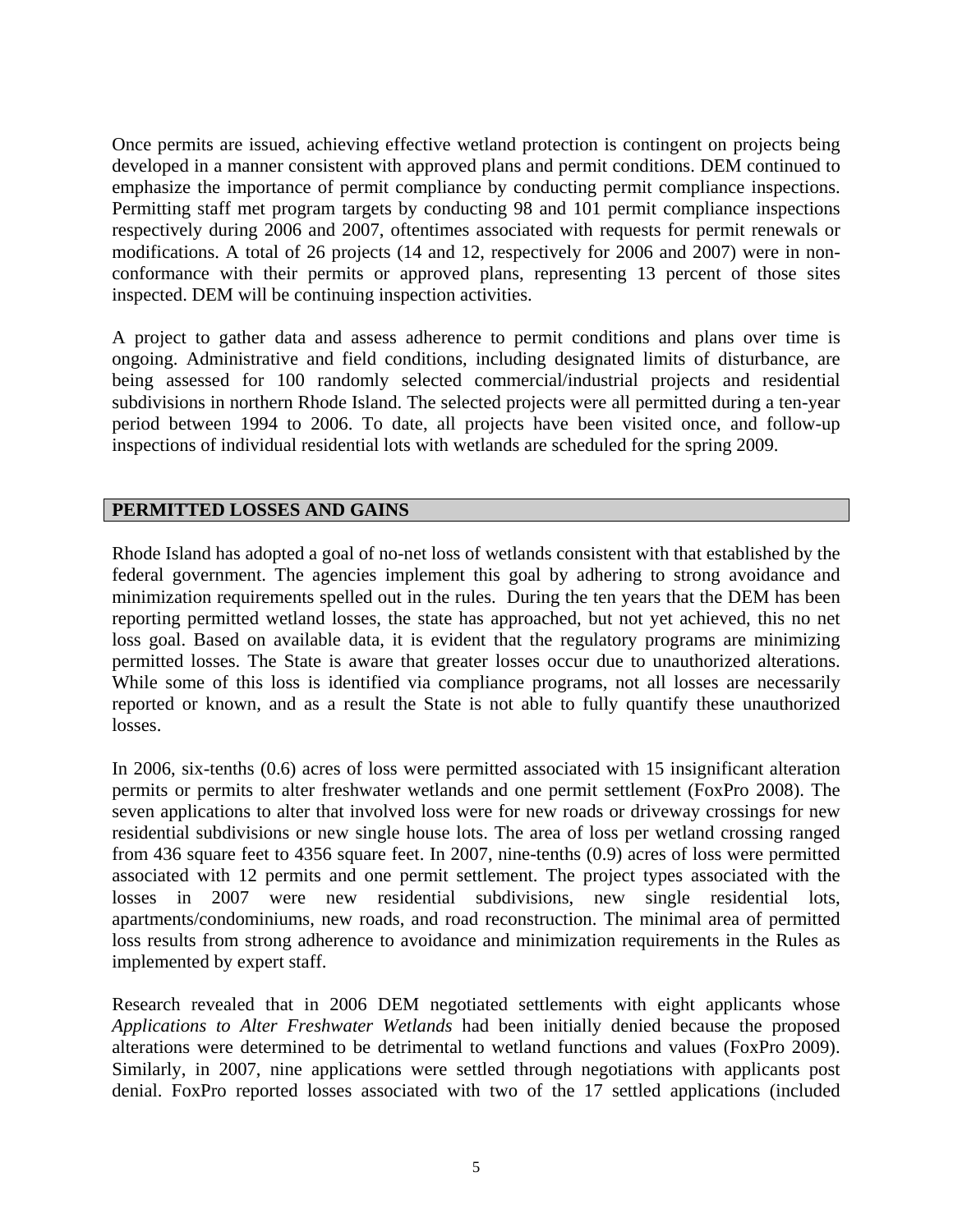above). Some of the settled applications may involve alteration of the perimeter wetland, riverbank wetland, or floodplain only and not loss of wetland proper. Further data about these settled applications will be provided in the next status and trends report (due 04/2010) as determined by review of final settled files and site plans. Ten of the 17 settled applications were for new residential lots (FoxPro 2009).

The last status and trends report (2007) indicated that data would be obtained regarding the number of activities undertaken by farmers in wetlands, or the extent of loss or gain associated with farming-related projects or applications, however, this information was not pursued due to workload constraints. According to State law (R.I.G.L. Section 2-1-22 (i-j)), normal farming and ranching activities carried out by farmers are permissible at the discretion of farmers in accordance with best management practices, and provided that adverse effects to wetlands are minimized. In the case of construction of new farm facilities, such as ponds, drainage structures, or roads, the DEM Division of Agriculture is the lead permitting authority, provided that the project will not result in a significant alteration of wetlands, in which case permitting authority rests with the DEM Wetlands Program.

Since August 1999, CRMC has regulated activities within freshwater wetlands in the vicinity of the coast and has provided data for each year in the reporting period (Table 3).

| Table 3. Losses and gains of freshwater wetlands in the vicinity of the coast permitted by |                |                       |  |
|--------------------------------------------------------------------------------------------|----------------|-----------------------|--|
| CRMC (acres) (CRMC 2008).                                                                  |                |                       |  |
| Years                                                                                      | Permitted Loss | <b>Permitted Gain</b> |  |
| 2006 and 2007                                                                              | $0.08$ acres   | $0.00$ acres          |  |
|                                                                                            |                | (Salt marsh gain)     |  |

In summary, DEM and CRMC permitting programs, working in cooperation with the federal regulatory agencies through the State General Programmatic Permit (2007), continue to be effective at limiting the unavoidable loss of freshwater wetlands. Neither agency has reported substantial freshwater wetland gains either proactively or in association with development projects. DEM does not require compensation of unavoidable freshwater wetland losses but does permit compensation based on federal requirements. The CRMC requires compensation for loss of coastal and freshwater wetland according to the Coastal Resources Management Program Section 300.12 (1996 and 2005). There is no comprehensive data from either agency regarding the extent of permitted alteration of the adjacent 50-foot perimeter and the riverbank wetland areas.

## **COMPLIANCE AND INSPECTION**

The DEM Office of Compliance and Inspection (OCI) Wetland Compliance Program responds to complaints received from the public and investigates unauthorized alterations such as cutting, clearing, grading, filling, excavating, and construction within wetland areas. The Program has received a total of 985 wetland complaints in the two-year reporting period (Table 4). There were a total of 426 unfounded complaints (where no violations were found) or complaints that resulted in no action taken (very minor alterations were found). Table 4 summarizes the number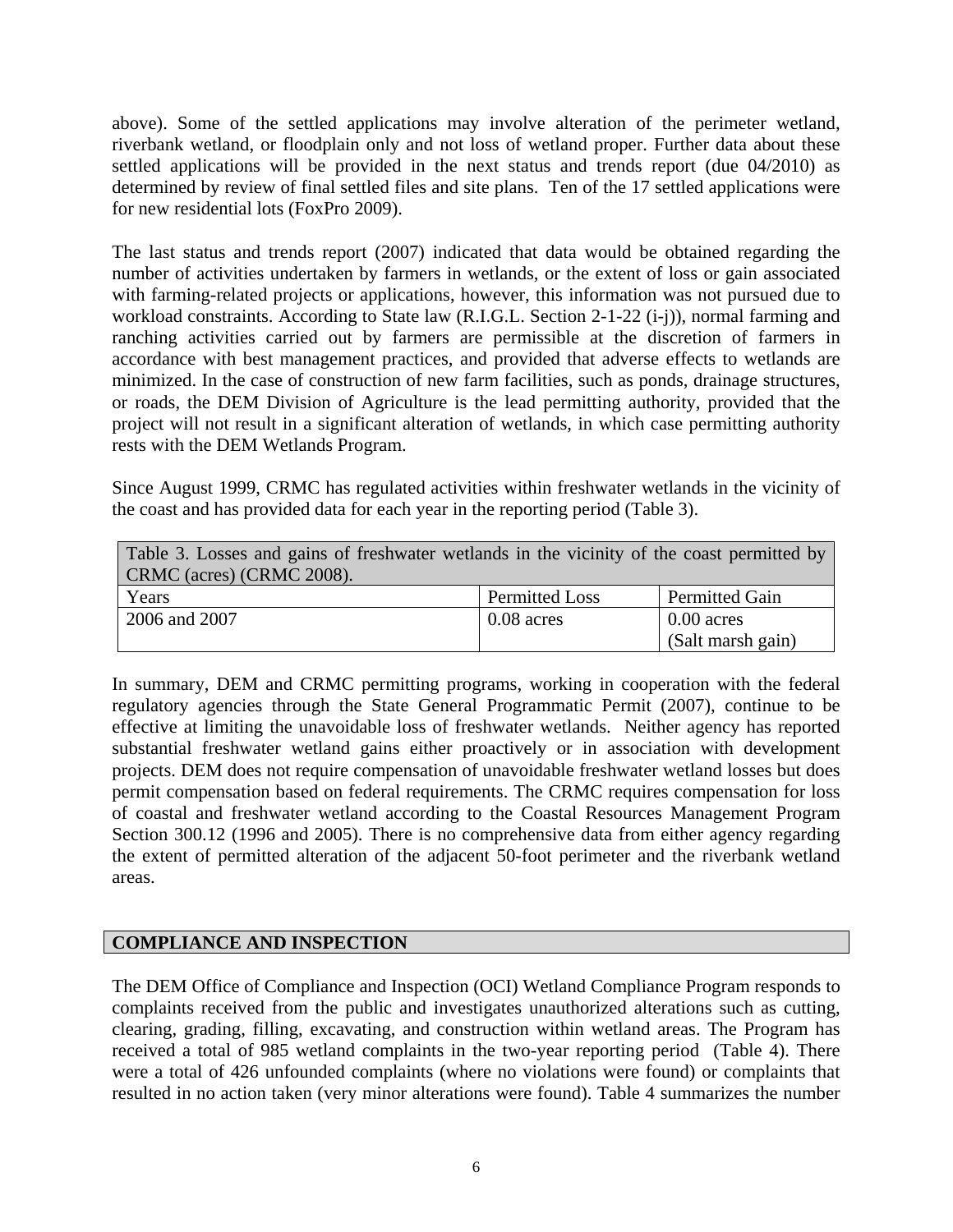of complaints received, actions taken and not taken, and penalties collected during 2006 and 2007. OCI had four biologists trained to identify and delineate wetlands until mid-2006 at which time it dropped to 3 biologists. Staff persons from other OCI water programs are employed as needed to assist with investigating wetland complaints that do not involve wetland identification or delineation.

| Table 4. Freshwater wetland complaints and enforcement actions by DEM in 2006 and 2007 |           |           |  |  |
|----------------------------------------------------------------------------------------|-----------|-----------|--|--|
| (DEM OCI 2008).                                                                        |           |           |  |  |
| Complaints                                                                             | 2006      | 2007      |  |  |
| Complaints received                                                                    | 555       | 430       |  |  |
| Number of unfounded complaints                                                         | 155       | 101       |  |  |
| Number of no action taken (minor violation)                                            | 89        | 81        |  |  |
| Number of investigations                                                               | 432       | 320       |  |  |
| Total inspections                                                                      | 850       | 690       |  |  |
|                                                                                        |           |           |  |  |
| <b>Enforcement Actions</b>                                                             | 2006      | 2007      |  |  |
| Informal actions issued*                                                               | 51        | 28        |  |  |
| Formal actions issued **                                                               | 7         | 17        |  |  |
| Total actions                                                                          | 58        | 45        |  |  |
| Penalties collected                                                                    | \$38,925. | \$67,435. |  |  |

\* Informal actions do not result in an enforceable order or assessment of a penalty. For the most part, these actions include warning letters, letters of noncompliance, and Notices of Intent to Enforce.

\*\* Formal actions are usually in the form of a Notice of Violation (NOV) that are recorded in the land evidence records of the appropriate Town or City. Such actions advise the respondent of the alleged facts surrounding the case, the statutes and regulations that are alleged to have been violated, the requirements necessary to meet compliance, and the assessment of an administrative penalty.

The Program tracks the area of unauthorized alteration of wetland and the area that is restored once the alteration has been halted (Table 5). The most common unauthorized alteration is clearing. As a result, most restorations require the respondent to allow an area to naturally revegetate. The more serious violations require the removal of structures and fill and the extensive planting and stabilization of the altered wetland (DEM OCI 2005). There were 41 and 17 restorations completed in 2006 and 2007, respectively (Table 5).

Approximately 53 acres of freshwater wetland were altered by clearing, grubbing, filling or draining without a permit during the years 2006 and 2007. More than 18 acres of freshwater wetland were restored (Table 5). The restored acreage also correlates with violations from previous years because of the time it takes to enforce and complete restoration. This data reinforces the importance of permit and complaint inspections to help reduce unauthorized alterations. It is difficult to assess the impact of the temporary loss of wetland functions while an area is revegetating.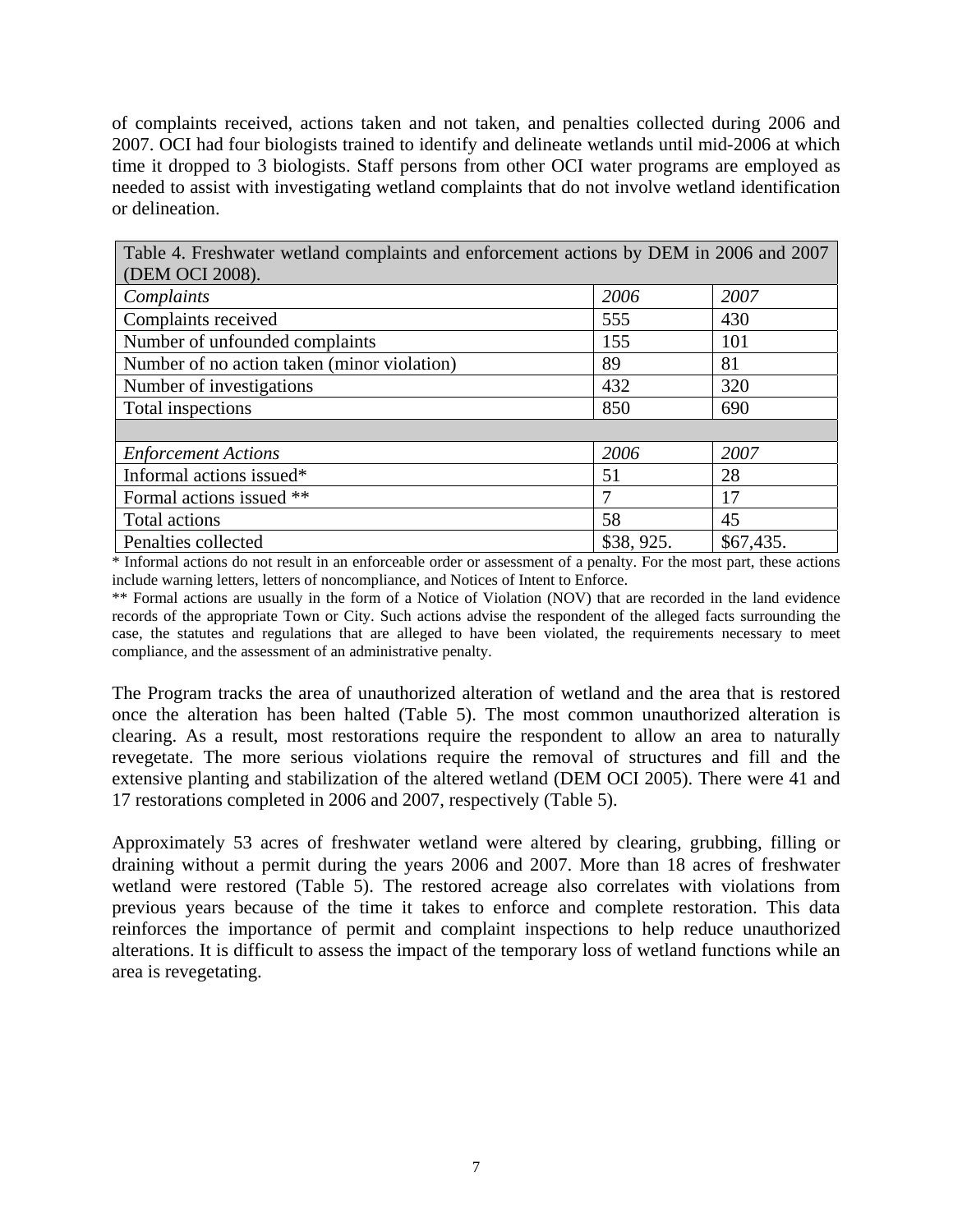| Table 5. Areas of unauthorized alteration and restoration in 2006 and 2007 (acres) (DEM OCI |      |      |  |  |
|---------------------------------------------------------------------------------------------|------|------|--|--|
| 2008).                                                                                      |      |      |  |  |
| Unauthorized alterations                                                                    | 2006 | 2007 |  |  |
| Wetland, including rivers and streams, and                                                  | 33.4 | 19.5 |  |  |
| perimeter, riverbank, and floodplain wetland                                                |      |      |  |  |
|                                                                                             |      |      |  |  |
| <b>Restorations</b>                                                                         | 2006 | 2007 |  |  |
| Number of restorations                                                                      | 41   | 17   |  |  |
| Wetland                                                                                     | 8.4  | 1.2  |  |  |
| Perimeter, riverbank, and floodplain wetland                                                | 7.1  |      |  |  |

## **REGULATIONS AND POLICY**

The Department of the Army and State of Rhode Island Programmatic General Permit (PGP) was reissued in February 2007 for another five years. "Up to 98 percent of all permits issued in New England are PGPs (USACE NED 2009)." Department of the Army permits are required from the Corps of Engineers, New England Division, under Section 404 of the Clean Water Act and Section 10 of the Rivers and Harbors Act. The Corps reviews permit applications for work in navigable waters under Section 10 and the discharge of fill materials in all waters, including wetlands, under Section 404.

The DEM *Rules and Regulations Governing the Administration and Enforcement of the Freshwater Wetlands Act* were revised in June 2007 via a comprehensive multi-year project with the overall objective of making them more transparent to all users, and to introduce some new provisions and procedures aimed at improving processing. DEM convened members of the Task Force for the final meeting in July 2006 to present and solicit comments on the draft Rules before proceeding to public notice in January 2007. The notice was extended in response to a request from the public and a public hearing was conducted during which one person, on behalf of the Rhode Island Builder's Association, introduced comments into the record. Thirteen persons submitted written comments, all of which were considered, and further revisions were made to the Rules prior to the final promulgation in June 2007. Following are some highlights of the Rule revisions:

- The administrative findings were revised to clearly state the public policy of the State of Rhode Island, which is to preserve wetland purity and integrity, and to describe the functions and values that wetlands perform (Rule 2.20).
- The Rule contents were largely organized around application types and requirements to assist the reader in determining whether he or she needs to apply for a wetland permit and, if so, what is required and how the Department will evaluate the application (see Table of Contents).
- Definitions were reworked (Rule 4.00) and defined terms were italicized where used in the Rules for easy cross-referencing.
- The available application types and decisions (Rule 5.02), as well as prohibitions, were succinctly presented and serve as guide to what follows in the Rules.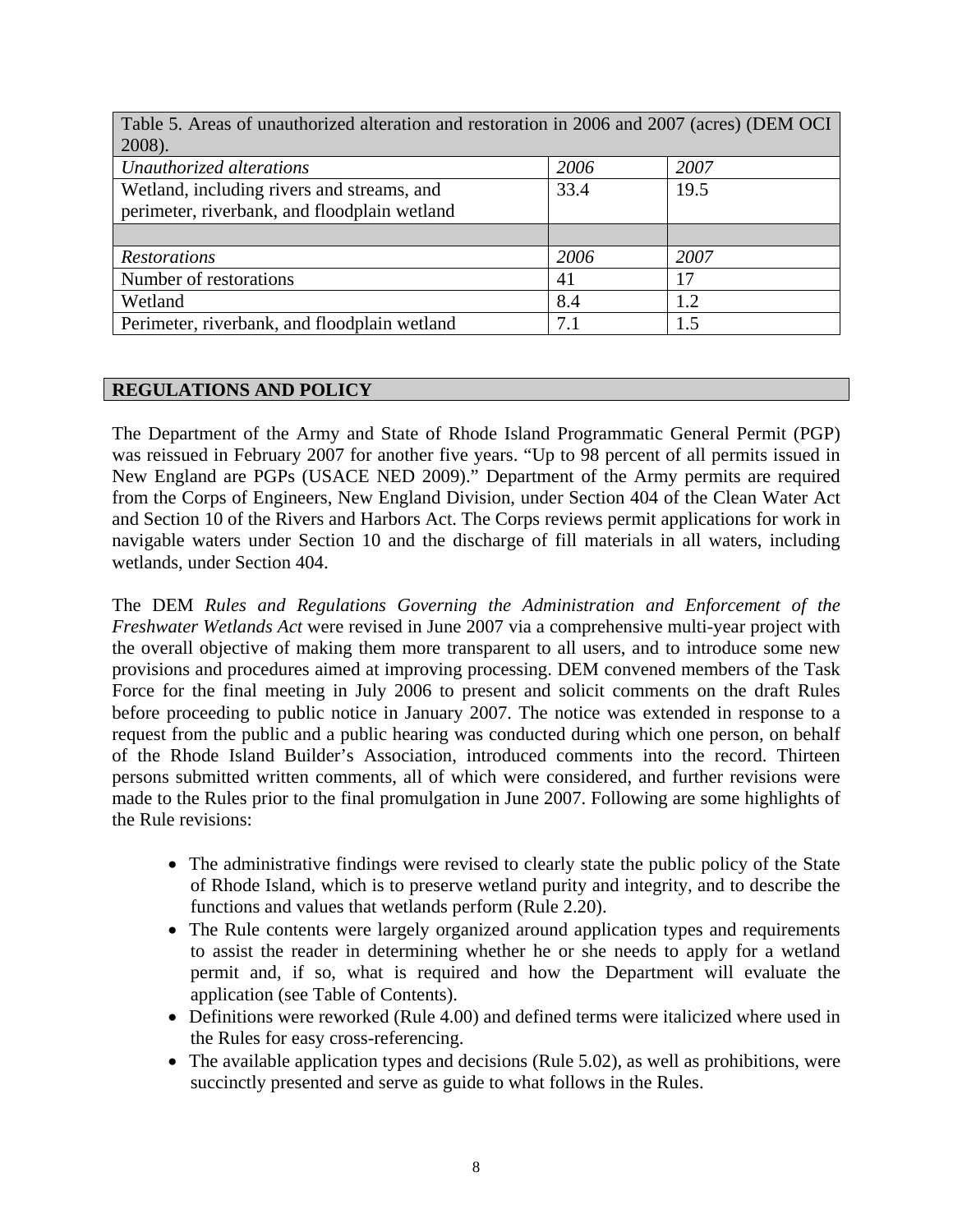- General application requirements were consolidated in a single rule (Rule 7.00) to assist applicants in preparing complete applications. In some instances the Rules spell out where, for example, a site plan or wetland flagging may not be required (Rules 7.03 and 7.04).
- Procedures for preapplication meetings and for coordination with municipalities and the DEM OWTS program were added (Rule 7.07).
- The application fee calculations were simplified, and more flat fees were introduced with an overall goal of remaining revenue neutral (Rule 7.11).
- A new application type, *Request for Regulatory Applicability*, was developed to facilitate an applicant's receiving a decision from the Department regarding the applicability of the rules to a proposed project (Rule 8.04).
- The specific requirements for the *Request for Preliminary Determination* application were sharpened and consolidated including the avoidance and minimization requirements and the application review and decision-making criteria (Rule 9.00).
- New permit exemptions were incorporated for planting projects in perimeter and riverbank wetland (Rule 6.18), dam maintenance and repair (Rule 6.19), and invasive species control projects to promote growth of native vegetation (Rule 6.02 L).

Concurrent with the Rule promulgation, guidance and procedures have been developed regarding two special project types that trigger wetland permit requirements:

1) Pre-Application Guidance For Those Seeking A Groundwater Withdrawal Permit for > 10,000 GPD (Dec. 2006) is available at http://www.dem.ri.gov/programs/benviron/water/withdraw/pdf/guidance.pdf; 2) Aquatic invasive species management is available at http://www.dem.ri.gov/programs/benviron/water/wetlands/ponds.htm.

The DEM and CRMC continued to coordinate, primarily at the managerial and supervisory levels, about the freshwater wetland jurisdictional division that has been in place since August 1999. The agencies are also co-developing major revisions to the RI Stormwater Manual favoring a low impact development approach which will be implemented at the State level largely through wetland and water resource permitting, in addition to at the local level.

## **MONITORING AND ASSESSMENT**

Rhode Island made considerable progress during this reporting period by taking steps to implement the State's first plan for monitoring and assessment of wetlands (NEIWPCC and DEM 2006). Systematic monitoring and assessment of wetland condition will, over time, produce necessary data to help evaluate management decisions for wetland protection. In the longer term, it is essential to understand cumulative impacts to wetlands, which result from landuse changes, loss of protective buffers, invasive species, water withdrawals, and other factors.

DEM previously reported that in the first year of implementation in 2006, NEIWPCC scientists assisted DEM and selected two rapid wetland assessment methods to pilot on publicly owned wetlands primarily in the Woonasquatucket River watershed (Table 6). Over 500 acres of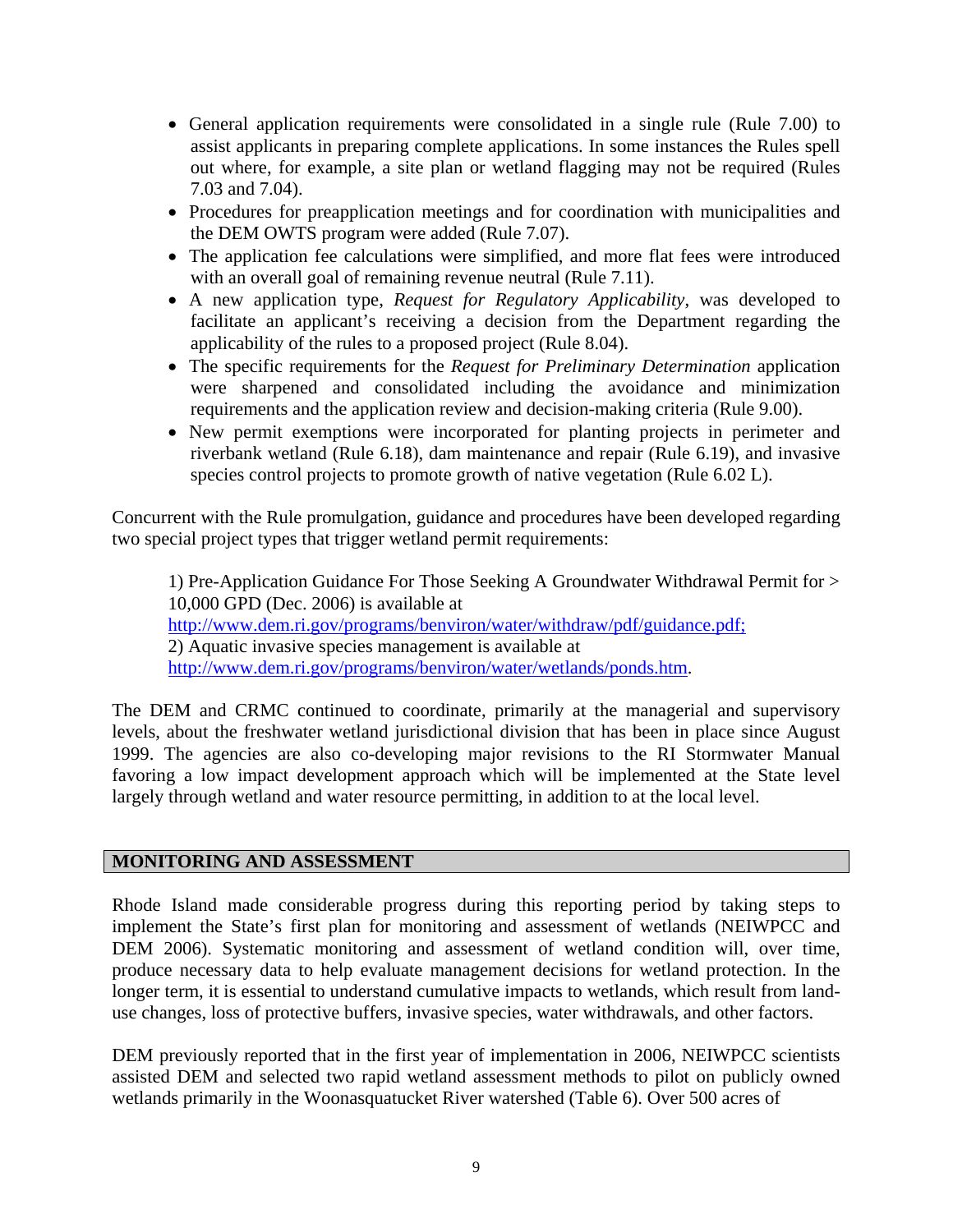| Table 6. Development and implementation of rapid conditional assessment in Rhode Island. |                |                        |                      |            |          |
|------------------------------------------------------------------------------------------|----------------|------------------------|----------------------|------------|----------|
| Field                                                                                    | With           | Watershed              | Objective            | Wetland    | Area     |
| Year                                                                                     |                |                        |                      | Assessment | Assessed |
|                                                                                          |                |                        |                      | Units      | (acres)  |
|                                                                                          |                |                        |                      | (WAU)      |          |
| 2006                                                                                     | <b>NEIWPCC</b> | Woonasquatucket        | Test ORAM* and       | 27         | 543      |
|                                                                                          |                |                        | DERAP*               |            |          |
| 2007                                                                                     | <b>RINHS</b>   | <b>Upper Pawcatuck</b> | Tailor ORAM and      | 58         | 1250     |
|                                                                                          |                |                        | <b>DERAP</b>         |            |          |
| 2008                                                                                     | <b>RINHS</b>   | Hunt River &           | Trial RI RAM* V1     | 50 and 36  | 472      |
|                                                                                          |                | Pawtuxet               | $(\& V2)$ ; Validate |            |          |
|                                                                                          |                | Subbasins; $\&$        | V1 w/Tier 3 data     |            |          |
|                                                                                          |                | Statewide              |                      |            |          |
|                                                                                          |                |                        |                      | 171        | 2265     |
| *ORAM is Ohio Rapid Assessment method; DERAP is Delaware Rapid Assessment                |                |                        |                      |            |          |
| Protocol; and RI RAM is Rhode Island Rapid Assessment Method                             |                |                        |                      |            |          |

wetland were assessed via the rapid methods. The DEM subsequently engaged the RI Natural History Survey, beginning in 2007 through the present, to work with the DEM to continue to build a wetland-monitoring program by developing and testing RI specific rapid methods on public land on a rotating basin approach.

An analysis of the utility of the rapid methods to address the State monitoring and assessment objectives will be incorporated with the results of the 2008 field season, including consideration of buffer zones and the presence of invasive species in wetlands. Additionally, the U.S. Fish and Wildlife have drafted National Wetland Inventory map updates for Rhode Island and their availability is pending field checking (R. Tiner, U.S.F.W.S., pers. comm. 2008).

## **VULNERABLE WETLANDS: VERNAL POOLS**

Vernal pools are especially vulnerable wetlands due to their small size and seasonal nature, which are also features that contribute to their value as breeding sites for certain amphibians. The wetland Rules were revised in 1994 to include the term, *special aquatic site,* which is "a body of open standing water … which does not meet the definition of pond but which is capable of supporting and providing habitat for aquatic life forms." Following, several projects were accomplished with the goal of improving the understanding and protection of vernal pools and their surrounding habitats (Table 7).

Recognizing that wetland regulation provides some protection for vernal pools and less for the upland habitat necessary for vernal pool-breeding amphibians, the DEM dedicated grant funds to development of a watershed-based plan for assessment and prioritization of vernal pool protection by URI CELS scientists largely based on hydroperiod length (Mitchell et. al. Rev. 2009). This is one of several projects to utilize the photodelineations of potential pools identified above. This project assessed 135 wetlands resulting in the identification of 102 vernal pools and 33 fishponds in the Queen's River watershed. One thousand eight hundred and sixty five acres were prioritized for protection, including 50 acres of vernal pool and 950 acres of upland habitat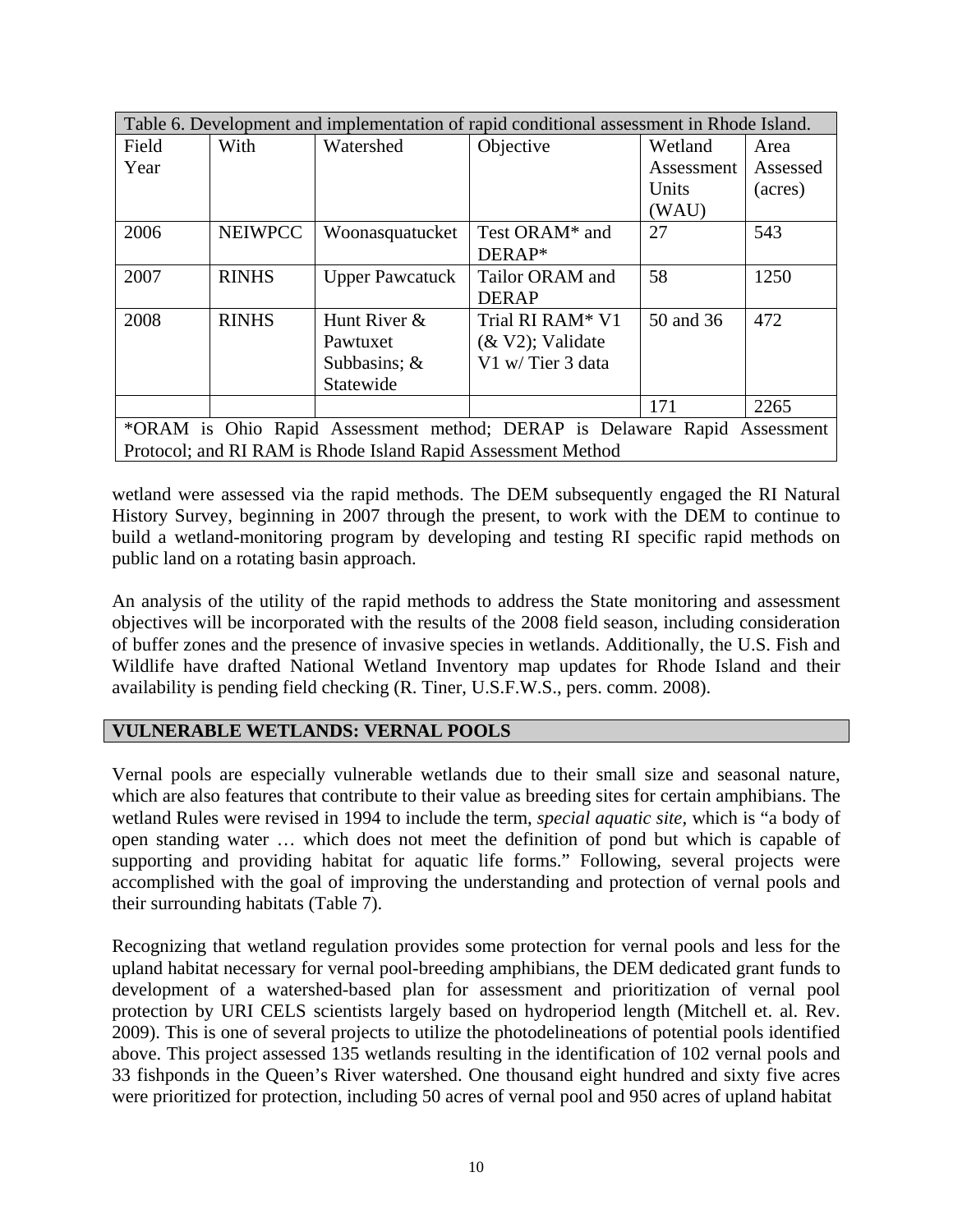|      | Table 7. Prior Rhode Island vernal pool protection projects. |                                                 |  |
|------|--------------------------------------------------------------|-------------------------------------------------|--|
| Year | Project participants                                         | Product                                         |  |
| 1998 | US EPA Region 1, URI Department of                           | Report: Development of Revisions to the State   |  |
|      | Natural Resources Science, and RI                            | of RI Freshwater Wetland Regulations            |  |
|      | <b>DEM Office of Water Resources</b>                         | Task 4. Criteria for Identification and         |  |
|      |                                                              | Determination of the Ecological Significance    |  |
|      |                                                              | of Individual Seasonal Ponds (C. Murphy and     |  |
|      |                                                              | F. Golet).                                      |  |
| 1999 | US EPA Region 1, URI Cooperative                             | Photodelineations: Potential vernal pools in    |  |
|      | Extension, The RI Chapter of The                             | the Wood-Pawcatuck River watershed, RI,         |  |
|      | Nature Conservancy, and Contractor                           | classified $# 1 - 4$ (J. Stone and J. Regosin). |  |
| 2000 | US EPA Region 1, RI DEM Wetlands                             | Public presentations: RI DEM Open Houses        |  |
| 2002 | Program                                                      | <b>Identifying and Protecting Vernal Pools</b>  |  |
| 2001 | The Forest and Wood Products                                 | Workshop: RI Wetland Regulations for            |  |
|      | Institute, Southern New England                              | Loggers Identifying and Protecting Vernal       |  |
|      | Logger Ed Program, RI DEM Office of                          | Pools presentation (C. Horbert, C. Murphy)      |  |
|      | Water Resources, and RI Association                          |                                                 |  |
|      | of Wetland Scientists                                        |                                                 |  |
| 2001 | US EPA Region 1, URI College of                              | WebPages: Rhode Island Vernal Pools             |  |
|      | Environment and Life Sciences, and RI                        | (RIVP) (C.E.Heinz, S. Egan, and P. Paton)       |  |
|      | <b>DEM Office of Water Resources</b>                         |                                                 |  |
| 2003 | US EPA Region 1, RI DEM Division                             | Database and GIS: 20 Years of Statewide         |  |
|      | of Fish and Wildlife, URI College of                         | field records and observations (C. Raithell and |  |
|      | Environment and Life Sciences, and RI                        | URI)                                            |  |
|      | <b>DEM Office of Water Resources</b>                         |                                                 |  |

corridor. Project results were presented to municipal officials and conservationists in a meeting in January 2008.

General vernal pool information is available on the DEM website at http://www.dem.ri.gov/programs/benviron/water/wetlands/vernal.htm. Project specific information is available at http://www.dem.ri.gov/programs/benviron/water/wetlands/queenrvr.htm

The DEM has also embarked on a project, initially with the NEIWPCC, to verify the photodelineations of potential pools mapped in nine towns within the Wood-Pawcatuck River watershed. The project aims to visit and verify the status of almost 700 potential pools by DEM staff biologists and volunteers from the Wood-Pawcatuck Association. Year 1 results are presented in Table 8. Map products will be produced.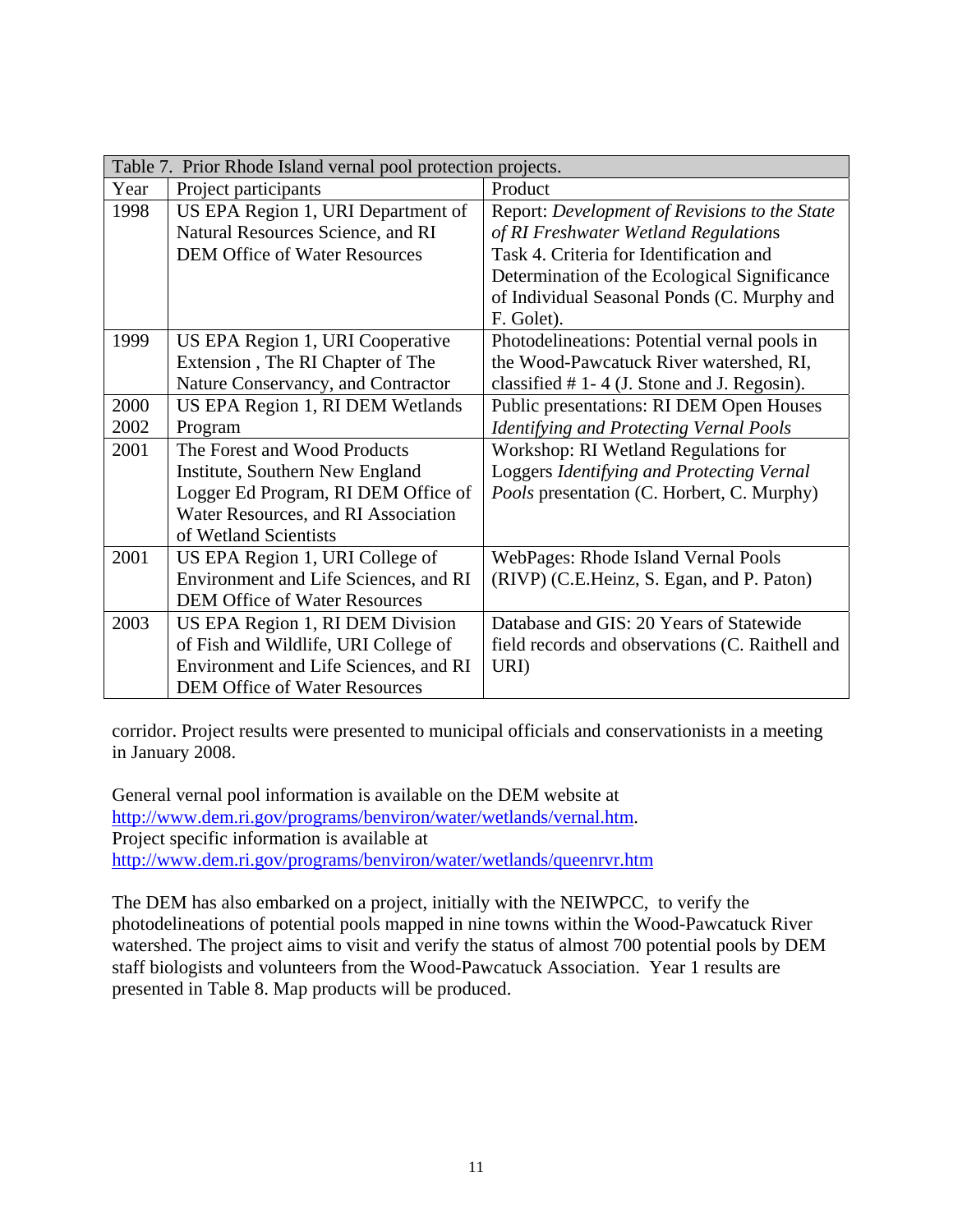| Table 8. Protecting vernal pools: Mapping and linkages in the Wood-Pawcatuck River<br>watershed, Rhode Island, Year 1 field results (NEIWPCC and DEM 2008). |       |  |
|-------------------------------------------------------------------------------------------------------------------------------------------------------------|-------|--|
| Description of Activity<br>Number of Pools                                                                                                                  |       |  |
| Study pools meeting the selection criteria                                                                                                                  | 678   |  |
| Potential pools visited by DEM or WPWA volunteers                                                                                                           | 397   |  |
| $\triangleright$ Potential pools confirmed positive or negative                                                                                             | 261   |  |
| $\triangleright$ Potential pools unconfirmed                                                                                                                | 136   |  |
| - were visited by WPWA volunteers                                                                                                                           | $-60$ |  |
| - were visited by DEM biologists                                                                                                                            | $-76$ |  |
| Potential pools not visited bcz access denied (permission not granted,                                                                                      | 74    |  |
| posted, fenced, other)                                                                                                                                      |       |  |
| Potential pools not visited (not attempted)                                                                                                                 | 207   |  |
| New pools identified and described by field inspectors<br>29                                                                                                |       |  |

## **RESTORATION**

The DEM Water Quality/Wetland Restoration Team was publicly announced in 2006 and quickly became a focal point for project proponents seeking permitting assistance. The Team provides dedicated preapplication assistance to encourage restoration projects, to optimize restoration goals, and to ensure projects meet regulatory requirements. The Team coordinates with the regulatory staff at the CRMC and the US Army Corps of Engineers as needed. The Team has reviewed and assisted with approximately 30 projects since its inception (L. McGreavy, pers. comm., 10/8/08, DEM), largely buffer planting projects, invasive species control projects, and river restorations via installation of fish ladders or removal of dams (Table 8).

The *Strategic Plan for the Restoration of Anadromous Fish to Rhode Island* (DEM 2002) has identified priorities for freshwater habitat for andromous fish. Based on a reconnaissance study of restoration opportunities by the Army Corps New England District, the DEM prioritized restoration along the Ten-Mile River as a high priority. American shad, alewives, and blueback herring are targeted for restoration via construction of fishways at the three lowest dams on the River. The project proponents for these and numerous other fish restoration projects have pursued and received preapplication assistance through the Team during the reporting period (2008). Restoration activities at urban rivers bring their own set of challenges to the permitting of these projects.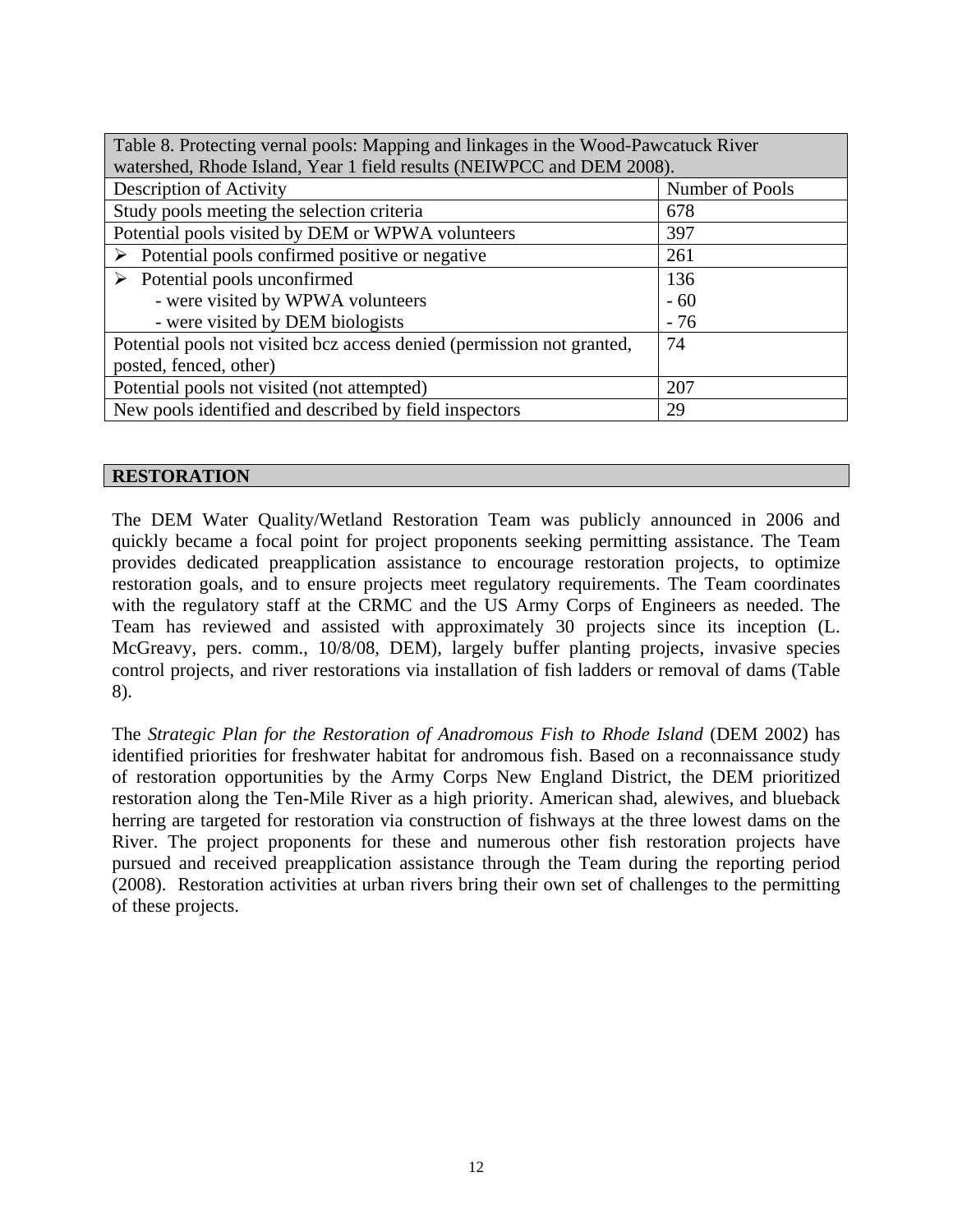| Table 9. River and fish restoration projects that have been presented to the Team for |                                  |                             |  |
|---------------------------------------------------------------------------------------|----------------------------------|-----------------------------|--|
| preapplication assistance (L. McGreavy, pers. comm., 2008)                            |                                  |                             |  |
| Watercourse                                                                           | Project                          | Location                    |  |
| Woonasquatucket River                                                                 | Dyerville dam removal            | Providence                  |  |
| Woonasquatucket River                                                                 | Paragon partial dam removal      | Providence                  |  |
| Woonasquatucket River                                                                 | Manton dam                       | Providence                  |  |
| Woonasquatucket River                                                                 | Rising Sun Mills dam fish ladder | Providence                  |  |
| Woonasquatucket River                                                                 | Riverside (Atlantic) Mills fish  | Providence                  |  |
|                                                                                       | ladder                           |                             |  |
| <b>Blackstone River</b>                                                               | Main Street dam fish ladder      | Pawtucket                   |  |
| <b>Blackstone River</b>                                                               | Old Slater Mill dam fish ladder  | Pawtucket                   |  |
| <b>Pawcatuck River</b>                                                                | Bradford dam fish ladder modif.  | Westerly                    |  |
| Pawtuxet River                                                                        | Pawtuxet Village partial dam     | <b>Warwick and Cranston</b> |  |
|                                                                                       | removal                          |                             |  |
| Ten Mile River                                                                        | Omega Pond dam fish ladder       | <b>East Providence</b>      |  |
| Ten Mile River                                                                        | Hunts Mill dam fish ladder       | <b>East Providence</b>      |  |
| Ten Mile River                                                                        | Turner Reservior dam fish ladder | <b>East Providence</b>      |  |

The CRMC, with the assistance of the Technical Advisory Committee, continues to administer the *Coastal and Estuary Habitat Restoration Program and Trust Fund* (R.I.G.L. Section 46- 23.1) that is funded by an annual legislative appropriation. Grants for riparian buffer restoration have been provided by DEM via administration of the *Narragansett Bay and Watershed Protection Bond* approved by voters in 2004. In 2006, DEM awarded \$153,925 in grants for eight projects and in 2007 awarded \$162,200 for seven projects. The grants will benefit numerous wetlands and watercourses including Cedar Swamp (Charlestown), Bailey Brook (Middletown), Stillwater River (Smithfield), and the Woonasquatucket River (Providence). Many of the projects include invasive species management prior to installation of native plantings.

DEM and others' websites have provided news releases, summaries and photographs of several sizable and noteworthy wetland restoration projects undertaken and completed during the reporting period, including at Lonsdale Marsh, Lincoln and at Town Pond, Portsmouth. Salt water was introduced to the restored pond in September 2007 to restore over 20 acres of salt pond and salt marsh (US ACE 2008).

## **OUTREACH AND TRAINING**

Outreach has continued to play an important role in the wetlands program during the reporting period. The DEM Wetlands Program, with the assistance of NEIWPCC staff beginning in June 2007, has been involved in many successful outreach activities supporting the regulatory program, wetland education and protection, and restoration.

Following the promulgation of new wetlands Rules on June 1, 2007, DEM's outreach materials were reviewed and updated to align with the current Rules and practices. This included the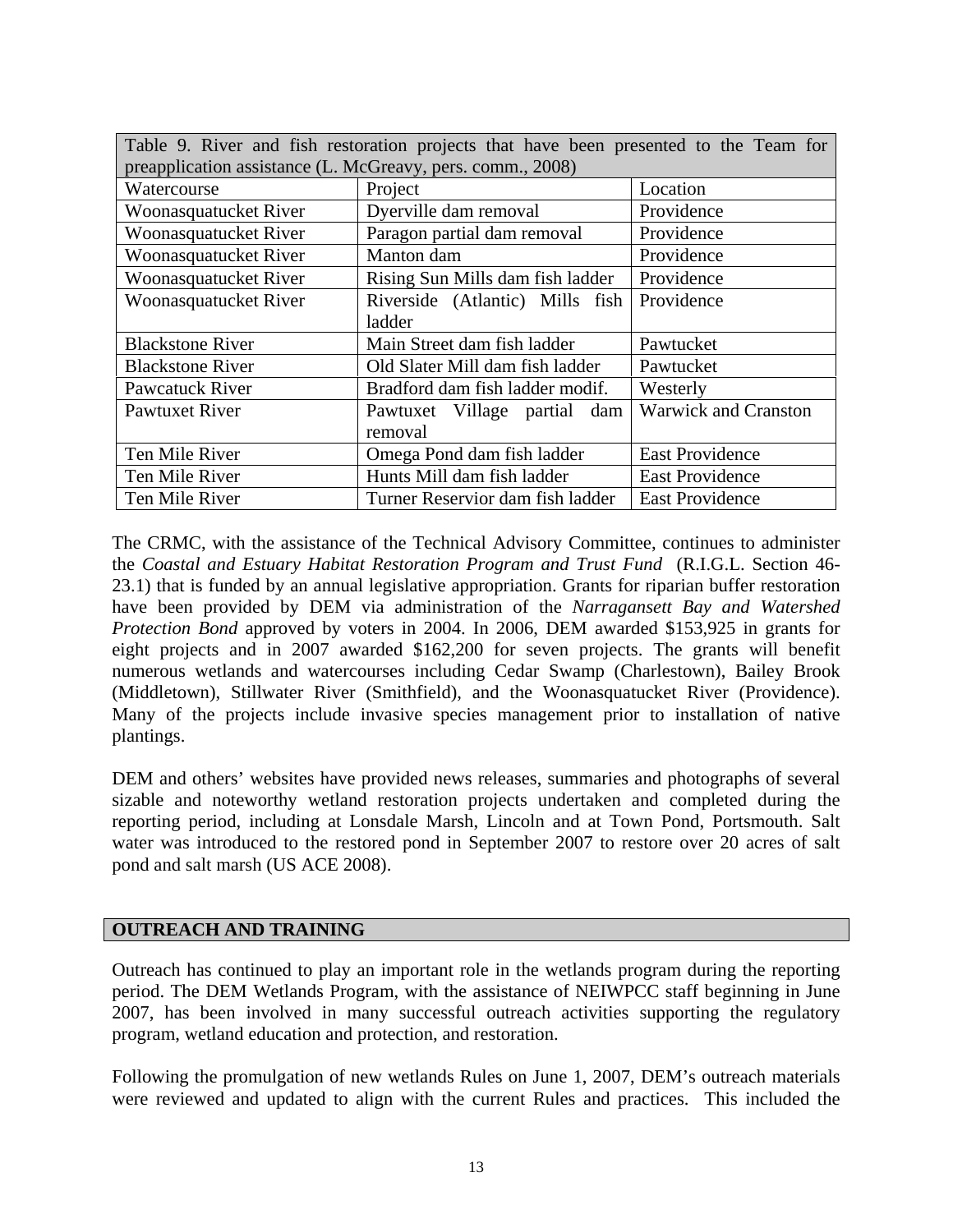revision of 11 fact sheets, 6 guidance documents, and a fact sheet and brochure on DEM-CRMC jurisdiction. Approximately 3,000 of these updated documents have been disseminated in the last year through workshops and general distribution at DEM Headquarters. In addition, the wetlandpermitting guide ("What's the Scoop on Wetlands?") underwent a comprehensive review and revision to bring its contents up to date. DEM has posted all of these outreach materials for the public on its new user-friendly web page (http://www.dem.ri.gov/topics/wetlands.htm).

DEM hosted two wetlands workshops during the reporting period. The December 2007 workshop, entitled "Strategies for Success," aimed to provide consultants with information to improve compliance with avoidance and minimization requirements, the completeness of wetlands permit applications, and the predictability of outcomes. The workshop proved to be a positive experience for all involved. Participants were interested, engaged, and appreciative of the learning opportunity, reporting that their personal objectives were met and that they felt better equipped to complete wetland applications. There were 65 attendees at the training session, representing 39 consulting companies.

The May 2008 workshop for municipal officials, "Partnering for Protection," set out to provide an opportunity for information exchange about wetland permitting procedures and protection. The session was well received by planners, building officials, public works directors and town engineers, with 57 participants representing 33 of Rhode Island's 39 cities and towns.

By partnering with the Northern Rhode Island Conservation District (NRICD), DEM has sought to increase awareness among homeowners living adjacent to wetlands on how best to protect the functions and values of wetlands while utilizing their property. Initial efforts have been focused in the towns of Burrillville and Smithfield. Within this partnership, two educational brochures for homeowners have been created on the topics of backyard wetlands and invasive plants in wetlands. Working with area schools, NRICD also produced a 2009 educational wetlands calendar highlighting the artwork of local students in grades 3 - 8. A spring 2009 educational program is being planned to demonstrate and promote natural landscapes and native species planting near wetlands and streams.

Having learned that the majority of restoration opportunities exist on privately owned land, DEM is in the process of creating a wetland restoration kit for landowners to encourage wetland restoration and riparian buffer protection. The kit will provide background information about the benefits of restoration and projects types, and it will also outline important aspects of a successful restoration project, including planning, design, permitting, implementation, and monitoring.

Additionally, the role of outreach in the wetlands program has been a valuable asset to other ongoing program efforts. Informational door hangers and flyers were created in the summer of 2007 to support the field component of the outcomes project. To assist the program's efforts to verify vernal pools within the Wood-Pawcatuck watershed during the spring of 2008, outreach staff developed an educational vernal pool brochure, assisted in the production of volunteer materials and a project flyer, and created a tracking chart to document progress.